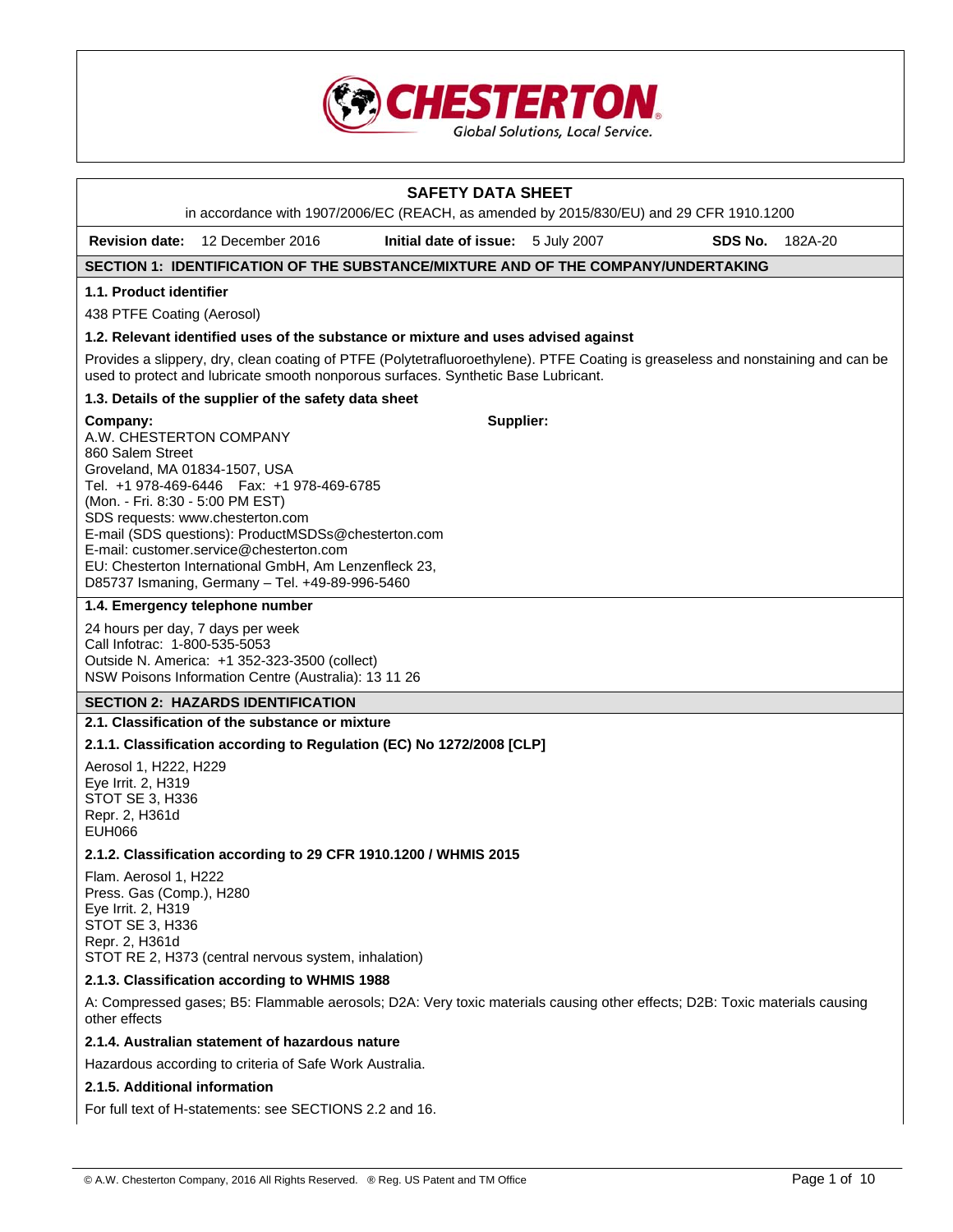| 2.2. Label elements                                              |                                                                                                                  |                                                                                                                                                                                                                                                                                                                                                                                                                                                                                                                                                                                                                                                                                                                                                                                                                 |
|------------------------------------------------------------------|------------------------------------------------------------------------------------------------------------------|-----------------------------------------------------------------------------------------------------------------------------------------------------------------------------------------------------------------------------------------------------------------------------------------------------------------------------------------------------------------------------------------------------------------------------------------------------------------------------------------------------------------------------------------------------------------------------------------------------------------------------------------------------------------------------------------------------------------------------------------------------------------------------------------------------------------|
| 2.2.1. Labelling according to Regulation (EC) No 1272/2008 [CLP] |                                                                                                                  |                                                                                                                                                                                                                                                                                                                                                                                                                                                                                                                                                                                                                                                                                                                                                                                                                 |
| Hazard pictograms:                                               |                                                                                                                  |                                                                                                                                                                                                                                                                                                                                                                                                                                                                                                                                                                                                                                                                                                                                                                                                                 |
| Signal word:                                                     | Danger                                                                                                           |                                                                                                                                                                                                                                                                                                                                                                                                                                                                                                                                                                                                                                                                                                                                                                                                                 |
| <b>Hazard statements:</b>                                        | H <sub>222</sub><br>H <sub>229</sub><br>H319<br>H336<br>H361d                                                    | Extremely flammable aerosol.<br>Pressurized container: May burst if heated.<br>Causes serious eye irritation.<br>May cause drowsiness or dizziness.<br>Suspected of damaging the unborn child.                                                                                                                                                                                                                                                                                                                                                                                                                                                                                                                                                                                                                  |
| <b>Precautionary statements:</b>                                 | P201<br>P210<br>P211<br>P251<br>P261<br>P271<br>P280<br>P308/313<br>P410/412                                     | Obtain special instructions before use.<br>Keep away from heat, hot surfaces, sparks, open flames and other ignition sources.<br>No smoking.<br>Do not spray on an open flame or other ignition source.<br>Do not pierce or burn, even after use.<br>Avoid breathing vapours/spray.<br>Use only outdoors or in a well-ventilated area.<br>Wear protective gloves and eye/face protection.<br>IF exposed or concerned: Get medical advice/attention.<br>Protect from sunlight. Do not expose to temperatures exceeding 50 °C.                                                                                                                                                                                                                                                                                    |
| <b>Supplemental information:</b>                                 | <b>EUH066</b>                                                                                                    | Repeated exposure may cause skin dryness or cracking.                                                                                                                                                                                                                                                                                                                                                                                                                                                                                                                                                                                                                                                                                                                                                           |
| 2.2.2. Labelling according to 29 CFR 1910.1200 / WHMIS 2015      |                                                                                                                  |                                                                                                                                                                                                                                                                                                                                                                                                                                                                                                                                                                                                                                                                                                                                                                                                                 |
| <b>Hazard pictograms:</b>                                        |                                                                                                                  |                                                                                                                                                                                                                                                                                                                                                                                                                                                                                                                                                                                                                                                                                                                                                                                                                 |
| Signal word:                                                     | Danger                                                                                                           |                                                                                                                                                                                                                                                                                                                                                                                                                                                                                                                                                                                                                                                                                                                                                                                                                 |
| <b>Hazard statements:</b>                                        | H <sub>222</sub><br>H <sub>280</sub><br>H319<br>H336<br>H361d<br>H373                                            | Extremely flammable aerosol.<br>Contains gas under pressure; may explode if heated.<br>Causes serious eye irritation.<br>May cause drowsiness or dizziness.<br>Suspected of damaging the unborn child.<br>May cause damage to the central nervous system through prolonged or repeated<br>exposure by inhalation.                                                                                                                                                                                                                                                                                                                                                                                                                                                                                               |
| <b>Precautionary statements:</b>                                 | P201<br>P210<br>P211<br>P251<br>P260<br>P280<br>P304/340<br>P305/351/338<br>P308/313<br>P403<br>P410/412<br>P501 | Obtain special instructions before use.<br>Keep away from heat, hot surfaces, sparks, open flames and other ignition sources.<br>No smoking.<br>Do not spray on an open flame or other ignition source.<br>Do not pierce or burn, even after use.<br>Do not breathe vapours/spray.<br>Wear protective gloves and eye/face protection.<br>IF INHALED: Remove person to fresh air and keep comfortable for breathing.<br>IF IN EYES: Rinse cautiously with water for several minutes. Remove contact<br>lenses, if present and easy to do. Continue rinsing.<br>IF exposed or concerned: Get medical advice/attention.<br>Store in a well-ventilated place.<br>Protect from sunlight. Do not expose to temperatures exceeding 50 °C/122 °F.<br>Dispose of contents/container to an approved waste disposal plant. |
| <b>Supplemental information:</b>                                 |                                                                                                                  | Repeated exposure may cause skin dryness or cracking.                                                                                                                                                                                                                                                                                                                                                                                                                                                                                                                                                                                                                                                                                                                                                           |
| 2.3. Other hazards                                               |                                                                                                                  |                                                                                                                                                                                                                                                                                                                                                                                                                                                                                                                                                                                                                                                                                                                                                                                                                 |
|                                                                  |                                                                                                                  | When heated to temperatures above 2600C (500°C) DTEE resins hegin to give off vapors that may cause temporary flu-like                                                                                                                                                                                                                                                                                                                                                                                                                                                                                                                                                                                                                                                                                          |

When heated to temperatures above 260ºC (500°F), PTFE resins begin to give off vapors that may cause temporary flu-like symptoms if inhaled. Thermal decomposition leads to the formation of oxidized products containing Carbon, Fluorine and Oxygen. The ACGIH states that no exposure limit is recommended pending determination of the toxicity of the products, but air concentration should be minimal. Likewise, when using this product avoid smoking for the same reason.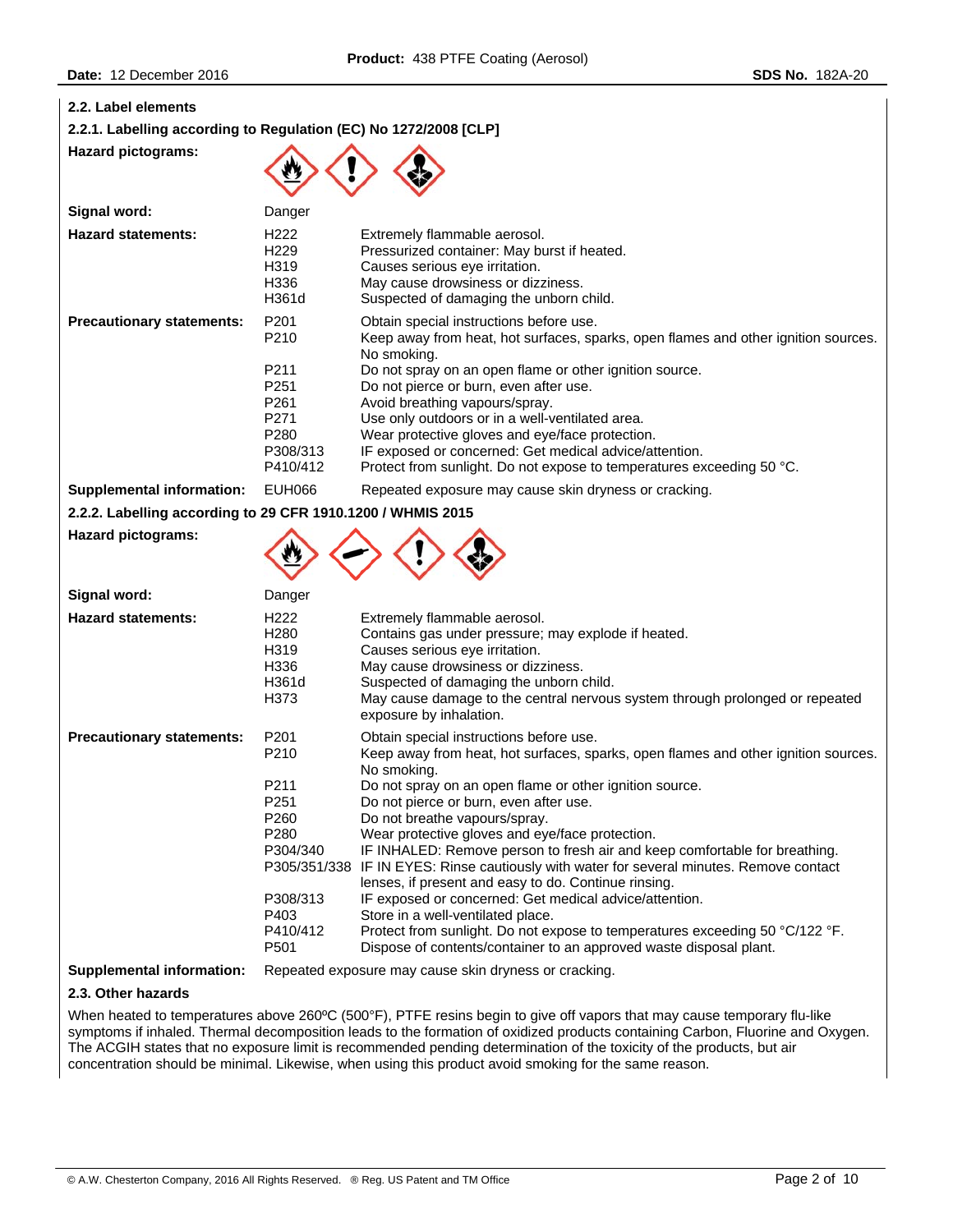|                                                                                                                                                                                                                                                                                                                                                                                        | <b>SECTION 3: COMPOSITION/INFORMATION ON INGREDIENTS</b>   |                                      |                          |                                                                                                                                             |  |
|----------------------------------------------------------------------------------------------------------------------------------------------------------------------------------------------------------------------------------------------------------------------------------------------------------------------------------------------------------------------------------------|------------------------------------------------------------|--------------------------------------|--------------------------|---------------------------------------------------------------------------------------------------------------------------------------------|--|
| 3.2. Mixtures                                                                                                                                                                                                                                                                                                                                                                          |                                                            |                                      |                          |                                                                                                                                             |  |
| Hazardous Ingredients <sup>1</sup>                                                                                                                                                                                                                                                                                                                                                     | % Wt.                                                      | <b>CAS No./</b><br>EC No.            | <b>REACH</b><br>Reg. No. | <b>CLP/GHS Classification</b>                                                                                                               |  |
| Acetone                                                                                                                                                                                                                                                                                                                                                                                | 50-60                                                      | 67-64-1<br>200-662-2                 | NA.                      | Flam. Liq. 2, H225<br>Eye Irrit. 2, H319<br>STOT SE 3, H336                                                                                 |  |
| Butanone (Synonym: Methyl ethyl<br>ketone)                                                                                                                                                                                                                                                                                                                                             | 10-20                                                      | 78-93-3<br>201-159-0                 | 01-211945<br>7290-43     | Flam. Liq. 2, H225<br>Eye Irrit. 2, H319<br>STOT SE 3, H336                                                                                 |  |
| Isobutane*                                                                                                                                                                                                                                                                                                                                                                             | $10 - 15$                                                  | 75-28-5<br>200-857-2                 | <b>NA</b>                | Flam. Gas 1, H220<br>Press. Gas (Comp.), H280<br>Simple Asphyx. (US/Can.)                                                                   |  |
| Toluene                                                                                                                                                                                                                                                                                                                                                                                | $1 - 5$                                                    | 108-88-3<br>203-625-9                | 01-211947<br>1310-51     | Flam. Liq. 2, H225<br>Asp. Tox. 1, H304<br>Skin Irrit. 2, H315<br>STOT SE 3, H336<br>Repr. 2, H361d<br>STOT RE 2, H373 (CNS,<br>inhalation) |  |
| Propane                                                                                                                                                                                                                                                                                                                                                                                | $1 - 3$                                                    | 74-98-6<br>200-827-9                 | <b>NA</b>                | Aquatic Chronic 3, H412<br>Flam. Gas 1, H220<br>Press. Gas (Comp.), H280<br>Simple Asphyx. (US/Can.)                                        |  |
| For full text of H-statements: see SECTION 16.<br>*Contains less than 0.1 % w/w 1,3-Butadiene.                                                                                                                                                                                                                                                                                         |                                                            |                                      |                          |                                                                                                                                             |  |
| <sup>1</sup> Classified according to: * 29 CFR 1910.1200, 1915, 1916, 1917, Mass. Right-to-Know Law (ch. 40, M.G.LO. 111F), California Proposition 65<br>*1272/2008/EC, REACH<br>* WHMIS 2015<br>* Safe Work Australia                                                                                                                                                                 |                                                            |                                      |                          |                                                                                                                                             |  |
| <b>SECTION 4: FIRST AID MEASURES</b>                                                                                                                                                                                                                                                                                                                                                   |                                                            |                                      |                          |                                                                                                                                             |  |
| 4.1. Description of first aid measures                                                                                                                                                                                                                                                                                                                                                 |                                                            |                                      |                          |                                                                                                                                             |  |
| Inhalation:<br>Remove to fresh air. If not breathing, administer artificial respiration. Contact physician.                                                                                                                                                                                                                                                                            |                                                            |                                      |                          |                                                                                                                                             |  |
| <b>Skin contact:</b><br>Wash skin with soap and water. Contact physician if irritation persists.                                                                                                                                                                                                                                                                                       |                                                            |                                      |                          |                                                                                                                                             |  |
| Eye contact:                                                                                                                                                                                                                                                                                                                                                                           |                                                            |                                      |                          | Flush eyes for at least 15 minutes with large amounts of water. Contact physician if irritation persists.                                   |  |
| Ingestion:<br>Do not induce vomiting. Contact physician immediately.                                                                                                                                                                                                                                                                                                                   |                                                            |                                      |                          |                                                                                                                                             |  |
| 4.2. Most important symptoms and effects, both acute and delayed                                                                                                                                                                                                                                                                                                                       |                                                            |                                      |                          |                                                                                                                                             |  |
| Direct eye contact will cause eye irritation. Excessive inhalation of vapors may result in dizziness, headache and other central<br>nervous system effects and irritate the eyes and respiratory tract. Repeated exposure may cause skin dryness or cracking. Animal<br>studies have reported hearing loss and adverse fetal developmental effects with excessive exposure to toluene. |                                                            |                                      |                          |                                                                                                                                             |  |
| 4.3. Indication of any immediate medical attention and special treatment needed                                                                                                                                                                                                                                                                                                        |                                                            |                                      |                          |                                                                                                                                             |  |
| Treat symptoms.                                                                                                                                                                                                                                                                                                                                                                        |                                                            |                                      |                          |                                                                                                                                             |  |
| <b>SECTION 5: FIREFIGHTING MEASURES</b>                                                                                                                                                                                                                                                                                                                                                |                                                            |                                      |                          |                                                                                                                                             |  |
| 5.1. Extinguishing media                                                                                                                                                                                                                                                                                                                                                               |                                                            |                                      |                          |                                                                                                                                             |  |
| Suitable extinguishing media:                                                                                                                                                                                                                                                                                                                                                          |                                                            | Carbon dioxide, dry chemical or foam |                          |                                                                                                                                             |  |
| Unsuitable extinguishing media: Water jets                                                                                                                                                                                                                                                                                                                                             |                                                            |                                      |                          |                                                                                                                                             |  |
|                                                                                                                                                                                                                                                                                                                                                                                        | 5.2. Special hazards arising from the substance or mixture |                                      |                          |                                                                                                                                             |  |
| Pressurized containers, when heated, are a potential explosive hazard.                                                                                                                                                                                                                                                                                                                 |                                                            |                                      |                          |                                                                                                                                             |  |
| 5.3. Advice for firefighters                                                                                                                                                                                                                                                                                                                                                           |                                                            |                                      |                          |                                                                                                                                             |  |
| Cool exposed containers with water. Recommend Firefighters wear self-contained breathing apparatus.<br><b>Flammability Classification:</b><br>not determined                                                                                                                                                                                                                           |                                                            |                                      |                          |                                                                                                                                             |  |
| <b>HAZCHEM Emergency Action Code:</b>                                                                                                                                                                                                                                                                                                                                                  | 3 Y                                                        |                                      |                          |                                                                                                                                             |  |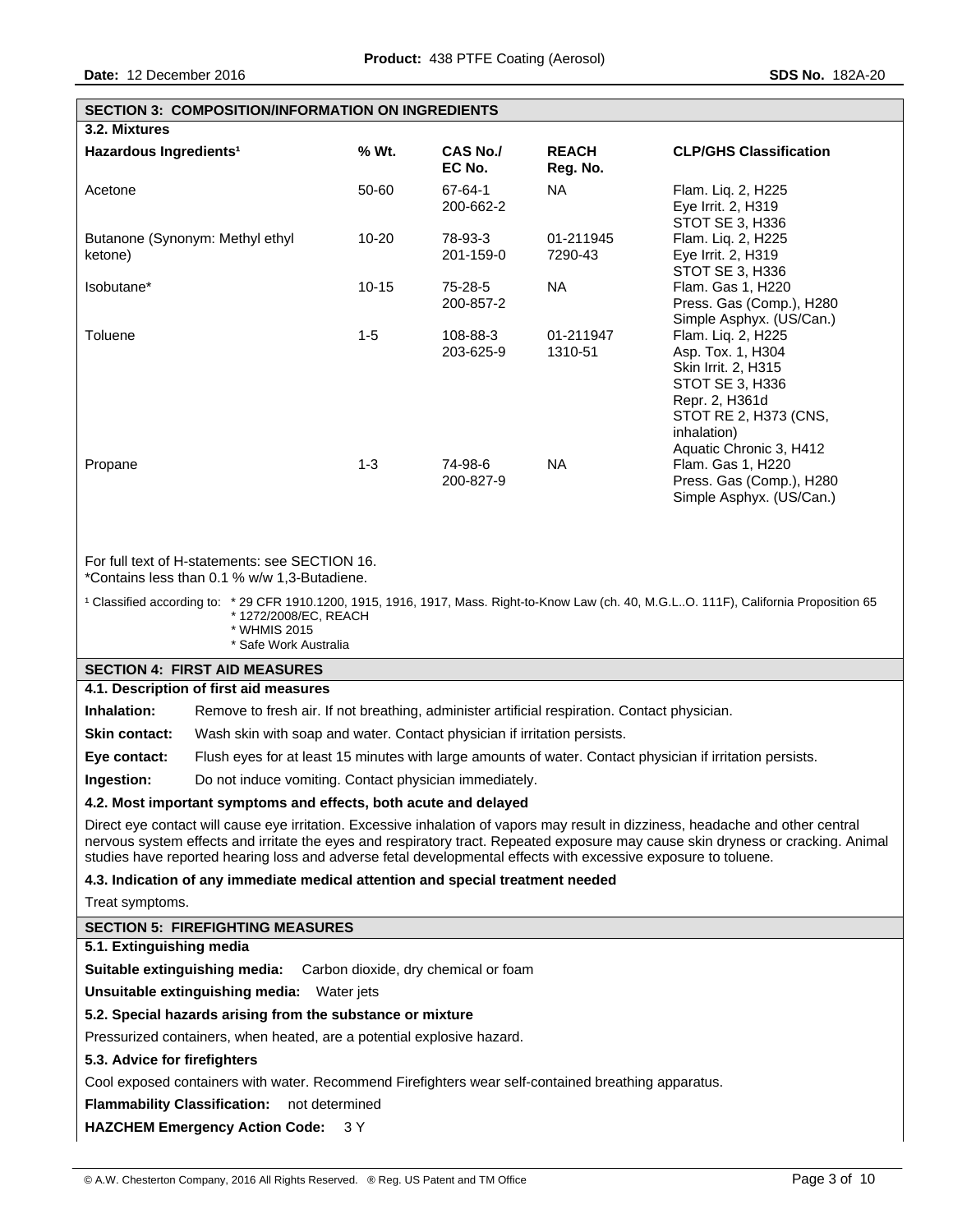#### **SECTION 6: ACCIDENTAL RELEASE MEASURES**

# **6.1. Personal precautions, protective equipment and emergency procedures**

Evacuate area. Provide adequate ventilation. Utilize exposure controls and personal protection as specified in Section 8.

#### **6.2. Environmental Precautions**

Keep out of sewers, streams and waterways.

#### **6.3. Methods and material for containment and cleaning up**

Contain spill to a small area. Keep away from sources of ignition - No smoking. If removal of ignition sources is not possible, then flush material away with water. Pick up with absorbent material (sand, sawdust, clay, etc.) and place in a suitable container for disposal.

#### **6.4. Reference to other sections**

Refer to section 13 for disposal advice.

#### **SECTION 7: HANDLING AND STORAGE**

#### **7.1. Precautions for safe handling**

Do not spray on a naked flame or any incandescent material. Keep away from sources of ignition - No Smoking. Vapors are heavier than air and will collect in low areas. Vapor accumulations could flash and/or explode if ignited. Due to toxic decomposition, avoid smoking when handling PTFE products. Wash hands to avoid transfer to tobacco products.

### **7.2. Conditions for safe storage, including any incompatibilities**

Pressurized container: protect from sunlight and do not expose to temperatures exceeding 50°C (120°F). Do not pierce or burn, even after use.

### **7.3. Specific end use(s)**

No special precautions.

# **SECTION 8: EXPOSURE CONTROLS/PERSONAL PROTECTION**

### **8.1. Control parameters**

### **Occupational exposure limit values**

| Ingredients      | <b>OSHA PEL1</b><br>ppm | mg/m <sup>3</sup>            | <b>ACGIH TLV<sup>2</sup></b><br>ppm | mg/m <sup>3</sup>        | UK WEL <sup>3</sup><br>ppm | mg/m <sup>3</sup>                       | <b>AUSTRALIA ES4</b><br>ppm | mg/m <sup>3</sup>     |
|------------------|-------------------------|------------------------------|-------------------------------------|--------------------------|----------------------------|-----------------------------------------|-----------------------------|-----------------------|
| Acetone          | 1000                    | 2400                         | 500<br><b>STEL</b><br>750           | $\qquad \qquad \qquad$   | 500<br>STEL:<br>1500       | 1210<br>STEL:<br>3620                   | 500<br><b>STEL</b><br>1000  | 1185<br>STEL:<br>2375 |
| <b>Butanone</b>  | 200                     | 590                          | 200<br><b>STEL</b><br>300           | 590<br>885               | 200<br>STEL:<br>300        | 600<br>STEL:<br>899                     | 150<br><b>STEL</b><br>300   | 445<br>890            |
| <b>Isobutane</b> |                         | $\qquad \qquad \blacksquare$ | STEL:<br>1000                       | $\qquad \qquad -$        | $\qquad \qquad$            | $\overline{\phantom{m}}$                | $\overline{\phantom{m}}$    |                       |
| Toluene          | 200<br>300 (C)          | $\overline{\phantom{0}}$     | 20<br>(skin)                        | $\overline{\phantom{0}}$ | 50<br>STEL:<br>100         | 191<br>STEL:<br>384                     | 100<br><b>STEL</b><br>150   | 377<br>565            |
| Propane          | 1000                    | 1800                         | $\star$                             | $\overline{\phantom{m}}$ | $\overline{\phantom{m}}$   | $\qquad \qquad \  \  \, -\qquad \qquad$ | $\star$                     | —                     |

\*Simple asphyxiant. No TLV.

<sup>1</sup> United States Occupational Health & Safety Administration permissible exposure limits.

² American Conference of Governmental Industrial Hygienists threshold limit values.

³ EH40 Workplace exposure limits, Health & Safety Executive

⁴ Adopted National Exposure Standards for Atmospheric Contaminants in the Occupational Environment [NOHSC:1003].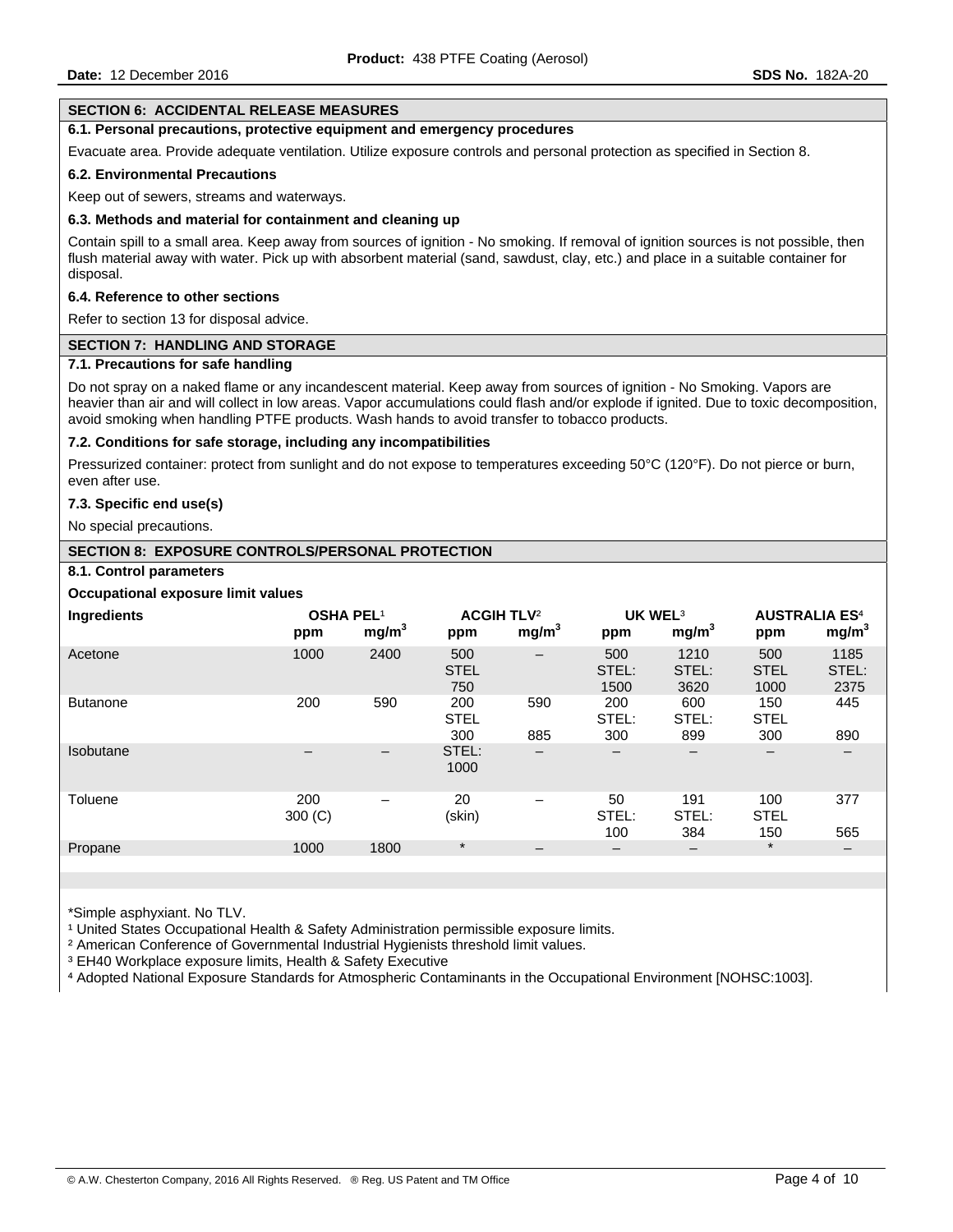# **Derived No Effect Level (DNEL) according to Regulation (EC) No 1907/2006:**

**Workers** 

| Substance       | Route of exposure | Potential health effects  | <b>DNEL</b>           |
|-----------------|-------------------|---------------------------|-----------------------|
| <b>Butanone</b> | <b>Inhalation</b> | Chronic effects, systemic | $600 \text{ ma/m}^3$  |
|                 | Dermal            | Chronic effects, systemic | 1161 ma/ka            |
| Toluene         | <b>Inhalation</b> | Chronic effects, systemic | 192 ma/m <sup>3</sup> |
|                 | Dermal            | Chronic effects, systemic | 384 mg/kg/day         |

### **Predicted No Effect Concentration (PNEC) according to Regulation (EC) No 1907/2006:**

| Substance       | Environmental protection target    | <b>PNEC</b>  |
|-----------------|------------------------------------|--------------|
| <b>Butanone</b> | Fresh water                        | 55.8 mg/l    |
|                 | Sediments                          | 284.7 mg/kg  |
|                 | Marine water                       | 55.8 mg/l    |
|                 | Water, intermittent release        | 55.8 mg/l    |
|                 | Microorganisms in sewage treatment | 709 mg/l     |
|                 | Soil (agricultural)                | 22.5 mg/kg   |
| Toluene         | Fresh water                        | $0.68$ mg/l  |
|                 | Sediments                          | 16.39 mg/kg  |
|                 | Marine water                       | $0.68$ mg/l  |
|                 | Water, intermittent release        | $0.68$ mg/l  |
|                 | Microorganisms in sewage treatment | 13.61 mg/l   |
|                 | Soil (agricultural)                | $2.89$ mg/kg |

# **8.2. Exposure controls**

# **8.2.1. Engineering measures**

Use only in well-ventilated areas. If exposure limits are exceeded, provide adequate ventilation.

#### **8.2.2. Individual protection measures**

**Respiratory protection:** Not normally needed. If exposure limits are exceeded, use approved organic vapor respirator (e.g., EN filter type A/P).

**Protective gloves:** Chemical resistant gloves.

Acetone:

| Contact type | Glove material | Laver thickness | Breakthrough time* |
|--------------|----------------|-----------------|--------------------|
| Full         | butyl rubber   | $0.7$ mm        | $>$ 480 min.       |
| Splash       | natural rubber | $0.6$ mm        | $>10$ min.         |

**Eye and face protection:** Safety goggles.

**Other: Impervious clothing as necessary to prevent skin contact.** 

# **8.2.3. Environmental exposure controls**

Refer to sections 6 and 12.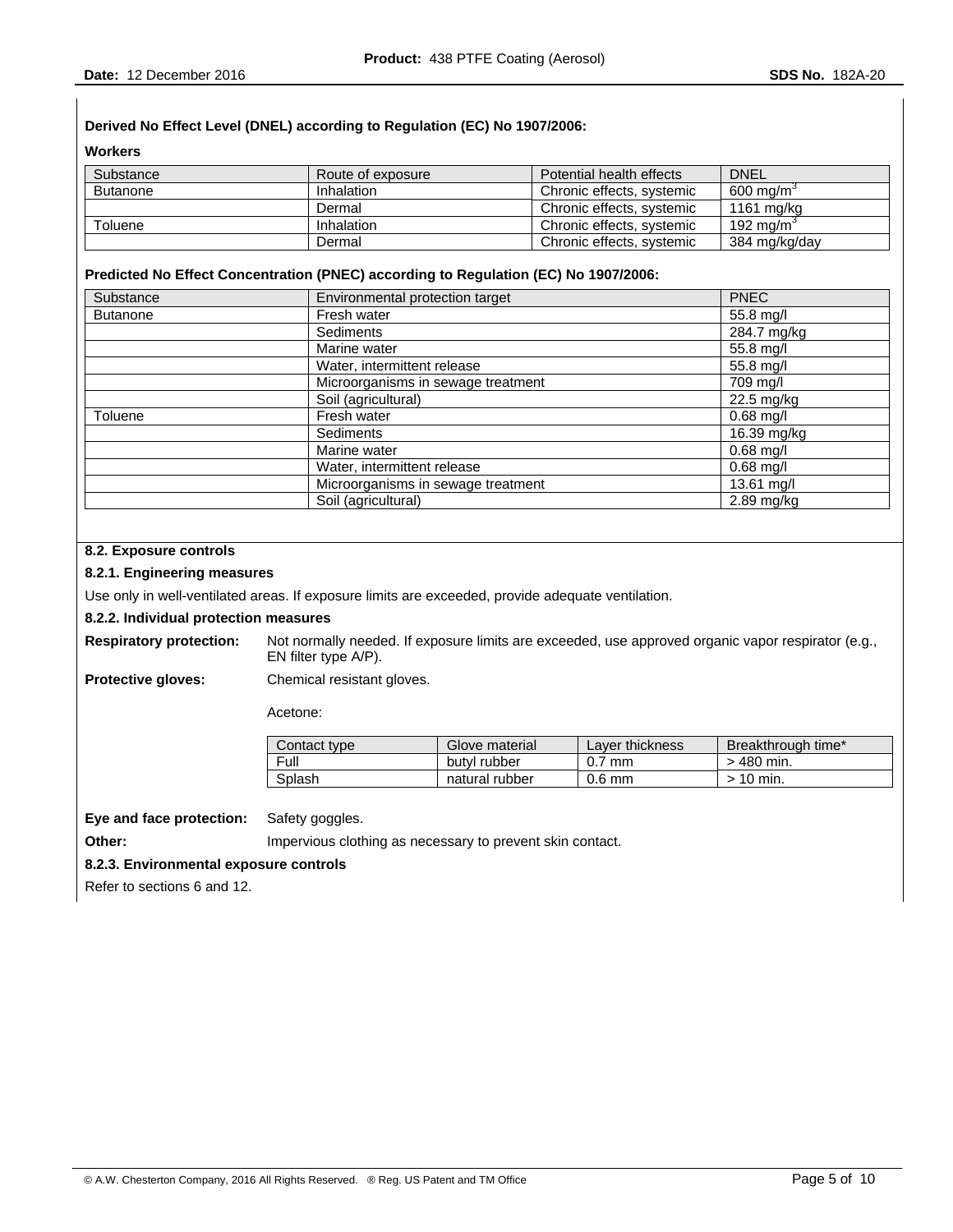| <b>SECTION 9: PHYSICAL AND CHEMICAL PROPERTIES</b>                                                                                                                                                                                                                                                     |                                                                                                                                                                                                   |                                                                                                                                                                                                                                                              |                                                                                                                                                                |  |  |
|--------------------------------------------------------------------------------------------------------------------------------------------------------------------------------------------------------------------------------------------------------------------------------------------------------|---------------------------------------------------------------------------------------------------------------------------------------------------------------------------------------------------|--------------------------------------------------------------------------------------------------------------------------------------------------------------------------------------------------------------------------------------------------------------|----------------------------------------------------------------------------------------------------------------------------------------------------------------|--|--|
|                                                                                                                                                                                                                                                                                                        | 9.1. Information on basic physical and chemical properties                                                                                                                                        |                                                                                                                                                                                                                                                              |                                                                                                                                                                |  |  |
| <b>Physical state</b><br><b>Colour</b><br>Initial boiling point<br><b>Melting point</b><br>% Volatile (by volume)<br><b>Flash point</b><br>Method<br><b>Viscosity</b><br><b>Autoignition temperature</b><br><b>Decomposition temperature</b><br><b>Upper/lower flammability or</b><br>explosive limits | low viscosity liquid<br>milky white<br>56°C (133°F)<br>not determined<br>97.9%<br>-18°C (0°F), product only<br>Closed Cup<br>not determined<br>not determined<br>not determined<br>not determined | Odour<br><b>Odour threshold</b><br>Vapour pressure @ 20°C<br>% Aromatics by weight<br>pH<br><b>Relative density</b><br>Weight per volume<br><b>Coefficient (water/oil)</b><br>Vapour density (air=1)<br>Rate of evaporation (ether=1)<br>Solubility in water | strong solvent odor<br>not determined<br>not determined<br>7.73%<br>not applicable<br>0.75 kg/l<br>$6.28$ lbs/gal.<br>$\leq 1$<br>>1<br>$\leq 1$<br>negligible |  |  |
| Flammability (solid, gas)                                                                                                                                                                                                                                                                              | extremely flammable<br>(propellant)                                                                                                                                                               | <b>Oxidising properties</b>                                                                                                                                                                                                                                  | not determined                                                                                                                                                 |  |  |
| <b>Explosive properties</b>                                                                                                                                                                                                                                                                            | not determined                                                                                                                                                                                    |                                                                                                                                                                                                                                                              |                                                                                                                                                                |  |  |
| 9.2. Other information                                                                                                                                                                                                                                                                                 |                                                                                                                                                                                                   |                                                                                                                                                                                                                                                              |                                                                                                                                                                |  |  |
| None                                                                                                                                                                                                                                                                                                   |                                                                                                                                                                                                   |                                                                                                                                                                                                                                                              |                                                                                                                                                                |  |  |
| <b>SECTION 10: STABILITY AND REACTIVITY</b>                                                                                                                                                                                                                                                            |                                                                                                                                                                                                   |                                                                                                                                                                                                                                                              |                                                                                                                                                                |  |  |
| 10.1. Reactivity                                                                                                                                                                                                                                                                                       |                                                                                                                                                                                                   |                                                                                                                                                                                                                                                              |                                                                                                                                                                |  |  |
| Refer to sections 10.3 and 10.5.                                                                                                                                                                                                                                                                       |                                                                                                                                                                                                   |                                                                                                                                                                                                                                                              |                                                                                                                                                                |  |  |
| 10.2. Chemical stability                                                                                                                                                                                                                                                                               |                                                                                                                                                                                                   |                                                                                                                                                                                                                                                              |                                                                                                                                                                |  |  |
| Stable                                                                                                                                                                                                                                                                                                 |                                                                                                                                                                                                   |                                                                                                                                                                                                                                                              |                                                                                                                                                                |  |  |
| 10.3. Possibility of hazardous reactions                                                                                                                                                                                                                                                               |                                                                                                                                                                                                   |                                                                                                                                                                                                                                                              |                                                                                                                                                                |  |  |
|                                                                                                                                                                                                                                                                                                        | No dangerous reactions known under conditions of normal use.                                                                                                                                      |                                                                                                                                                                                                                                                              |                                                                                                                                                                |  |  |
|                                                                                                                                                                                                                                                                                                        | 10.4. Conditions to avoid                                                                                                                                                                         |                                                                                                                                                                                                                                                              |                                                                                                                                                                |  |  |
| Open flames and red hot surfaces.                                                                                                                                                                                                                                                                      |                                                                                                                                                                                                   |                                                                                                                                                                                                                                                              |                                                                                                                                                                |  |  |
| 10.5. Incompatible materials                                                                                                                                                                                                                                                                           |                                                                                                                                                                                                   |                                                                                                                                                                                                                                                              |                                                                                                                                                                |  |  |
|                                                                                                                                                                                                                                                                                                        | Acids, bases and strong oxidizers like liquid Chlorine and concentrated Oxygen.                                                                                                                   |                                                                                                                                                                                                                                                              |                                                                                                                                                                |  |  |
| 10.6. Hazardous decomposition products                                                                                                                                                                                                                                                                 |                                                                                                                                                                                                   |                                                                                                                                                                                                                                                              |                                                                                                                                                                |  |  |
| Carbon Monoxide, Carbon Dioxide and other toxic fumes.                                                                                                                                                                                                                                                 |                                                                                                                                                                                                   |                                                                                                                                                                                                                                                              |                                                                                                                                                                |  |  |
| <b>SECTION 11: TOXICOLOGICAL INFORMATION</b>                                                                                                                                                                                                                                                           |                                                                                                                                                                                                   |                                                                                                                                                                                                                                                              |                                                                                                                                                                |  |  |
| 11.1. Information on toxicological effects                                                                                                                                                                                                                                                             |                                                                                                                                                                                                   |                                                                                                                                                                                                                                                              |                                                                                                                                                                |  |  |
| <b>Primary route of exposure</b><br>under normal use:                                                                                                                                                                                                                                                  | function are generally aggravated by exposure.                                                                                                                                                    | Inhalation, skin and eye contact. Personnel with pre-existing skin disorders and/or impaired lung                                                                                                                                                            |                                                                                                                                                                |  |  |
| <b>Acute toxicity -</b>                                                                                                                                                                                                                                                                                |                                                                                                                                                                                                   |                                                                                                                                                                                                                                                              |                                                                                                                                                                |  |  |
| Oral:                                                                                                                                                                                                                                                                                                  |                                                                                                                                                                                                   | Based on available data on components, the classification criteria are not met.                                                                                                                                                                              |                                                                                                                                                                |  |  |
|                                                                                                                                                                                                                                                                                                        | Substance                                                                                                                                                                                         | <b>Test</b>                                                                                                                                                                                                                                                  | Result                                                                                                                                                         |  |  |
|                                                                                                                                                                                                                                                                                                        | Acetone<br><b>Butanone</b>                                                                                                                                                                        | LD50, rat<br>LD50, rat                                                                                                                                                                                                                                       | 5800 mg/kg<br>> 2600 mg/kg                                                                                                                                     |  |  |
|                                                                                                                                                                                                                                                                                                        | Toluene                                                                                                                                                                                           | LD50, rat                                                                                                                                                                                                                                                    | 5580 mg/kg                                                                                                                                                     |  |  |
| Dermal:                                                                                                                                                                                                                                                                                                |                                                                                                                                                                                                   | Based on available data on components, the classification criteria are not met.                                                                                                                                                                              |                                                                                                                                                                |  |  |
|                                                                                                                                                                                                                                                                                                        | Substance                                                                                                                                                                                         | <b>Test</b>                                                                                                                                                                                                                                                  | Result                                                                                                                                                         |  |  |
|                                                                                                                                                                                                                                                                                                        | Acetone                                                                                                                                                                                           | LD50, rabbit                                                                                                                                                                                                                                                 | 20000 mg/kg                                                                                                                                                    |  |  |
|                                                                                                                                                                                                                                                                                                        | <b>Butanone</b>                                                                                                                                                                                   | LD50, rabbit                                                                                                                                                                                                                                                 | > 8000 mg/kg                                                                                                                                                   |  |  |
|                                                                                                                                                                                                                                                                                                        | Toluene                                                                                                                                                                                           | LD50, rabbit                                                                                                                                                                                                                                                 | 12124 mg/kg                                                                                                                                                    |  |  |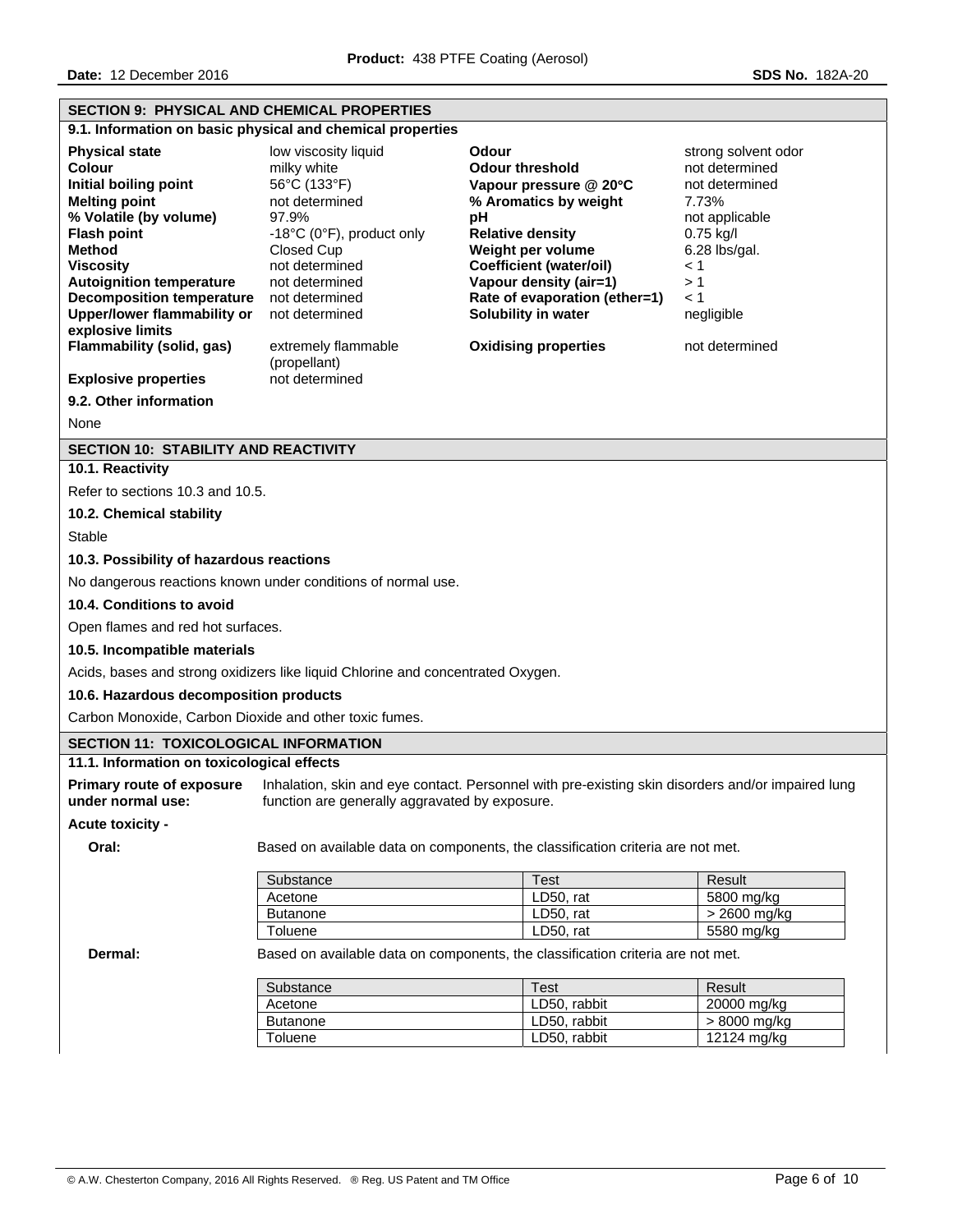| Inhalation:                                  | Based on available data on components, the classification criteria are not met. Excessive inhalation<br>of vapors may result in dizziness, headache and other central nervous system effects and irritate the<br>eyes and respiratory tract.                                                        |                             |                     |
|----------------------------------------------|-----------------------------------------------------------------------------------------------------------------------------------------------------------------------------------------------------------------------------------------------------------------------------------------------------|-----------------------------|---------------------|
|                                              | Substance                                                                                                                                                                                                                                                                                           | <b>Test</b>                 | Result              |
|                                              | Acetone                                                                                                                                                                                                                                                                                             | LC50, rat, 4 hours          | $> 20$ mg/l         |
|                                              | <b>Butanone</b>                                                                                                                                                                                                                                                                                     | LC50, rat, 8 hours          | 23.5 mg/l           |
|                                              | Toluene                                                                                                                                                                                                                                                                                             | LC50, rat, 4 hours          | 28.1 mg/l (vapor)   |
| <b>Skin corrosion/irritation:</b>            |                                                                                                                                                                                                                                                                                                     |                             |                     |
|                                              | Substance                                                                                                                                                                                                                                                                                           | <b>Test</b>                 | Result              |
|                                              | Acetone                                                                                                                                                                                                                                                                                             | Skin irritation, rabbit     | Moderate irritation |
|                                              | <b>Butanone</b>                                                                                                                                                                                                                                                                                     | Skin irritation, rabbit     | Slightly irritating |
|                                              | Toluene                                                                                                                                                                                                                                                                                             | Skin irritation, rabbit     | Moderate irritation |
| Serious eye damage/<br>irritation:           | Causes serious eye irritation.                                                                                                                                                                                                                                                                      |                             |                     |
|                                              | Substance                                                                                                                                                                                                                                                                                           | <b>Test</b>                 | Result              |
|                                              | Acetone                                                                                                                                                                                                                                                                                             | Eye irritation, rabbit, rat | Irritating          |
|                                              | <b>Butanone</b>                                                                                                                                                                                                                                                                                     | Eye irritation, rabbit      | Irritating          |
|                                              | Toluene                                                                                                                                                                                                                                                                                             | Eye irritation, rabbit      | Mild irritation     |
| <b>Respiratory or skin</b><br>sensitisation: | Not expected to cause skin sensitization.                                                                                                                                                                                                                                                           |                             |                     |
| Germ cell mutagenicity:                      | Acetone, Butanone: based on available data, the classification criteria are not met. Toluene: not<br>expected to be a germ cell mutagen.                                                                                                                                                            |                             |                     |
| Carcinogenicity:                             | As per 29 CFR 1910.1200 (Hazard Communication), this product contains no carcinogens as listed<br>by the National Toxicology Program (NTP), the International Agency for Research on Cancer<br>(IARC), the Occupational Safety and Health Administration (OSHA) or Regulation (EC) No<br>1272/2008. |                             |                     |
| <b>Reproductive toxicity:</b>                | Animal studies have reported adverse fetal developmental effects with excessive exposure to<br>toluene.                                                                                                                                                                                             |                             |                     |
| <b>STOT-single exposure:</b>                 | May cause drowsiness or dizziness.                                                                                                                                                                                                                                                                  |                             |                     |
| STOT-repeated exposure:                      | Animal studies have reported hearing loss with excessive exposure to toluene.                                                                                                                                                                                                                       |                             |                     |
| <b>Aspiration hazard:</b>                    | Based on available data, the classification criteria are not met.                                                                                                                                                                                                                                   |                             |                     |
| <b>Other information:</b>                    | None                                                                                                                                                                                                                                                                                                |                             |                     |

# **SECTION 12: ECOLOGICAL INFORMATION**

Ecotoxicological data have not been determined specifically for this product. The information given below is based on a knowledge of the components and the ecotoxicology of similar substances.

# **12.1. Toxicity**

Toluene: NOEC, Daphnia magna, 21 days = 1 mg/l; NOEC, Ceriodaphnia dubia, 7 days = 0.74 mg/l; 96 h LC50 (fish) = 5.5 mg/l, toxic to aquatic organisms on an acute basis.

### **12.2. Persistence and degradability**

Hazardous ingredients: will degrade in air; readily biodegradable. Toluene: ready biodegradability (water) 20 days = 86%.

# **12.3. Bioaccumulative potential**

Hazardous ingredients: low potential for bioaccumulation. Toluene: Octanol/water partition coefficient (log Kow) = 2.73; BCF = 8.3.

#### **12.4. Mobility in soil**

Liquid. Insoluble in water. The hazardous ingredients will rapidly evaporate to the air if released into the environment. Acetone, Toluene: expected to have moderate to high mobility in soils. Butanone: expected to have very high mobility in soils. In determining environmental mobility, consider the product's physical and chemical properties (see Section 9).

#### **12.5. Results of PBT and vPvB assessment**

Not available

### **12.6. Other adverse effects**

None known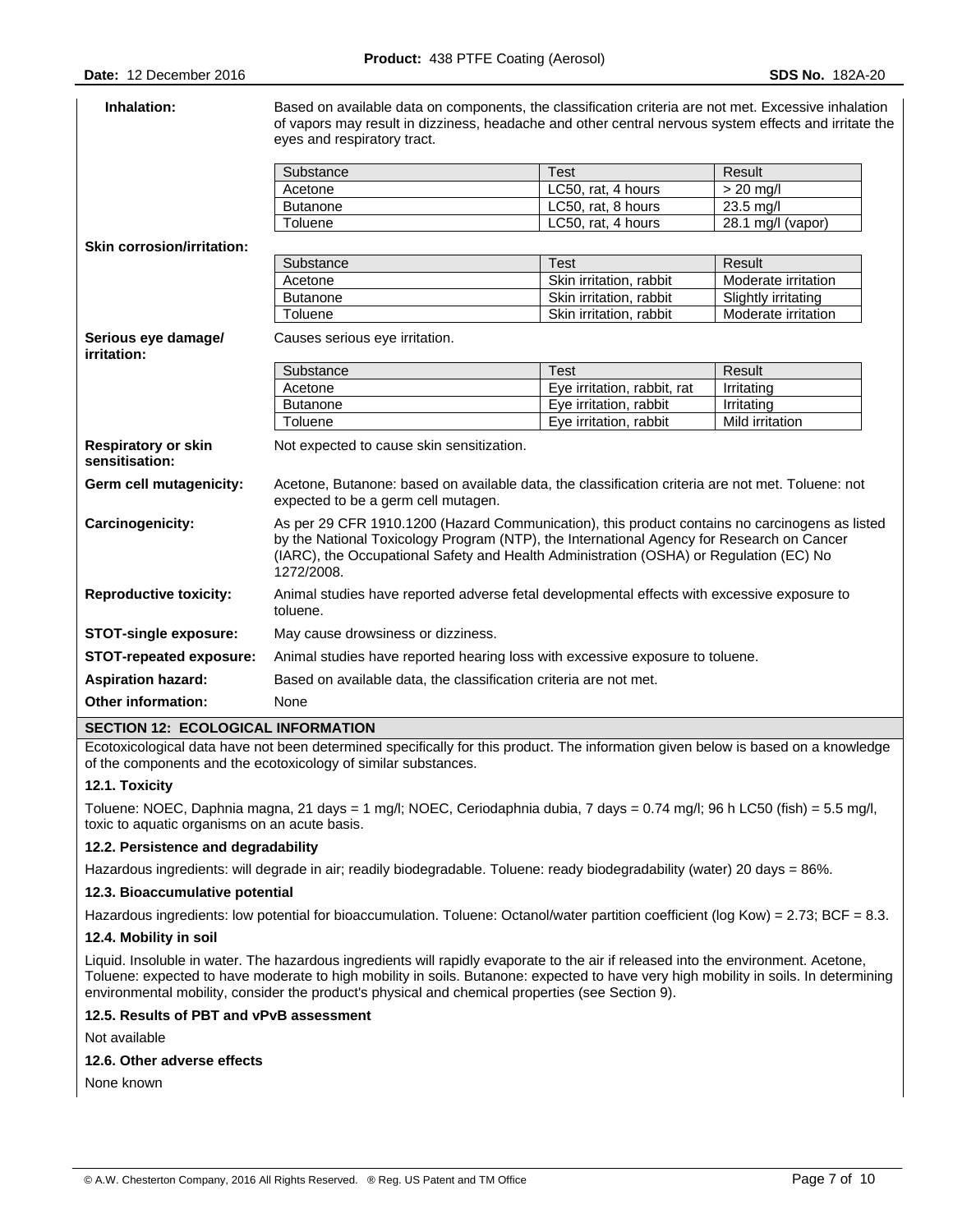# **SECTION 13: DISPOSAL CONSIDERATIONS**

# **13.1. Waste treatment methods**

Incinerate absorbed material with a properly licensed facility. Full or partially full containers may be incinerated or the contents may be recovered by an appropriate facility. Check local, state and national/federal regulations and comply with the most stringent requirement. This product is classified as a hazardous waste according to 2008/98/EC.

| <b>SECTION 14: TRANSPORT INFORMATION</b>                                                                                |                                                                                                     |  |  |  |
|-------------------------------------------------------------------------------------------------------------------------|-----------------------------------------------------------------------------------------------------|--|--|--|
| 14.1. UN number                                                                                                         |                                                                                                     |  |  |  |
| ADR/RID/ADN/IMDG/ICAO:                                                                                                  | UN1950                                                                                              |  |  |  |
| TDG:                                                                                                                    | <b>UN1950</b>                                                                                       |  |  |  |
| US DOT:                                                                                                                 | <b>UN1950</b>                                                                                       |  |  |  |
| 14.2. UN proper shipping name                                                                                           |                                                                                                     |  |  |  |
| ICAO:                                                                                                                   | Aerosols, Flammable                                                                                 |  |  |  |
| IMDG:                                                                                                                   | Aerosols                                                                                            |  |  |  |
| <b>ADR/RID/ADN:</b>                                                                                                     | Aerosols, flammable                                                                                 |  |  |  |
| TDG:                                                                                                                    | Aerosols, flammable                                                                                 |  |  |  |
| US DOT:                                                                                                                 | Aerosols, flammable                                                                                 |  |  |  |
| 14.3. Transport hazard class(es)                                                                                        |                                                                                                     |  |  |  |
| ADR/RID/ADN/IMDG/ICAO:                                                                                                  | 2.1<br>2.1                                                                                          |  |  |  |
| TDG:<br><b>US DOT:</b>                                                                                                  | 2.1                                                                                                 |  |  |  |
| 14.4. Packing group                                                                                                     |                                                                                                     |  |  |  |
| ADR/RID/ADN/IMDG/ICAO:                                                                                                  | NOT APPLICABLE                                                                                      |  |  |  |
| TDG:                                                                                                                    | NOT APPLICABLE                                                                                      |  |  |  |
| US DOT:                                                                                                                 | NOT APPLICABLE                                                                                      |  |  |  |
| 14.5. Environmental hazards                                                                                             |                                                                                                     |  |  |  |
| NO ENVIRONMENTAL HAZARDS                                                                                                |                                                                                                     |  |  |  |
| 14.6. Special precautions for user                                                                                      |                                                                                                     |  |  |  |
| NO SPECIAL PRECAUTIONS FOR USER                                                                                         |                                                                                                     |  |  |  |
|                                                                                                                         | 14.7. Transport in bulk according to Annex II of MARPOL73/78 and the IBC Code                       |  |  |  |
| <b>NOT APPLICABLE</b>                                                                                                   |                                                                                                     |  |  |  |
| 14.8. Other information                                                                                                 |                                                                                                     |  |  |  |
| US DOT: Shipped as Consumer Commodity ORM-D in packaging having a rated capacity gross weight of 66 lb. or less (49 CFR |                                                                                                     |  |  |  |
| 173.306(i)). ERG NO. 126                                                                                                |                                                                                                     |  |  |  |
| IMDG: EmS. F-D, S-U, Shipped as Limited Quantity                                                                        |                                                                                                     |  |  |  |
|                                                                                                                         | ADR: Classification code 5F, Tunnel restriction code (E), Shipped as Limited Quantity               |  |  |  |
|                                                                                                                         | <b>SECTION 15: REGULATORY INFORMATION</b>                                                           |  |  |  |
| 15.1. Safety, health and environmental regulations/legislation specific for the substance or mixture                    |                                                                                                     |  |  |  |
| 15.1.1. EU regulations                                                                                                  |                                                                                                     |  |  |  |
| <b>Authorisations under Title VII:</b>                                                                                  | Not applicable                                                                                      |  |  |  |
| <b>Restrictions under Title VIII: None</b>                                                                              |                                                                                                     |  |  |  |
| <b>Other EU regulations:</b>                                                                                            | Directive 94/33/EC on the protection of young people at work. Directive 92/85/EEC on the safety and |  |  |  |
|                                                                                                                         | health at work of pregnant workers and workers who have recently given birth or are breastfeeding.  |  |  |  |
| 15.1.2. National regulations                                                                                            |                                                                                                     |  |  |  |
| US EPA SARA TITLE III                                                                                                   |                                                                                                     |  |  |  |
| 312 Hazards:<br>313 Chemicals:                                                                                          |                                                                                                     |  |  |  |
| Methyl ethyl ketone<br>Fire                                                                                             | 10-20%<br>78-93-3                                                                                   |  |  |  |
| Immediate<br>Toluene                                                                                                    | 108-88-3<br>1-5%                                                                                    |  |  |  |
| Delayed                                                                                                                 |                                                                                                     |  |  |  |
| <b>Pressure Release</b>                                                                                                 |                                                                                                     |  |  |  |
| National implementations of the EC Directives referred to in section 15.1.1.<br>Other national regulations:             |                                                                                                     |  |  |  |
| 15.2. Chemical safety assessment                                                                                        |                                                                                                     |  |  |  |
|                                                                                                                         | No Chemical Safety Assessment has been carried out for this substance/mixture by the supplier.      |  |  |  |
|                                                                                                                         |                                                                                                     |  |  |  |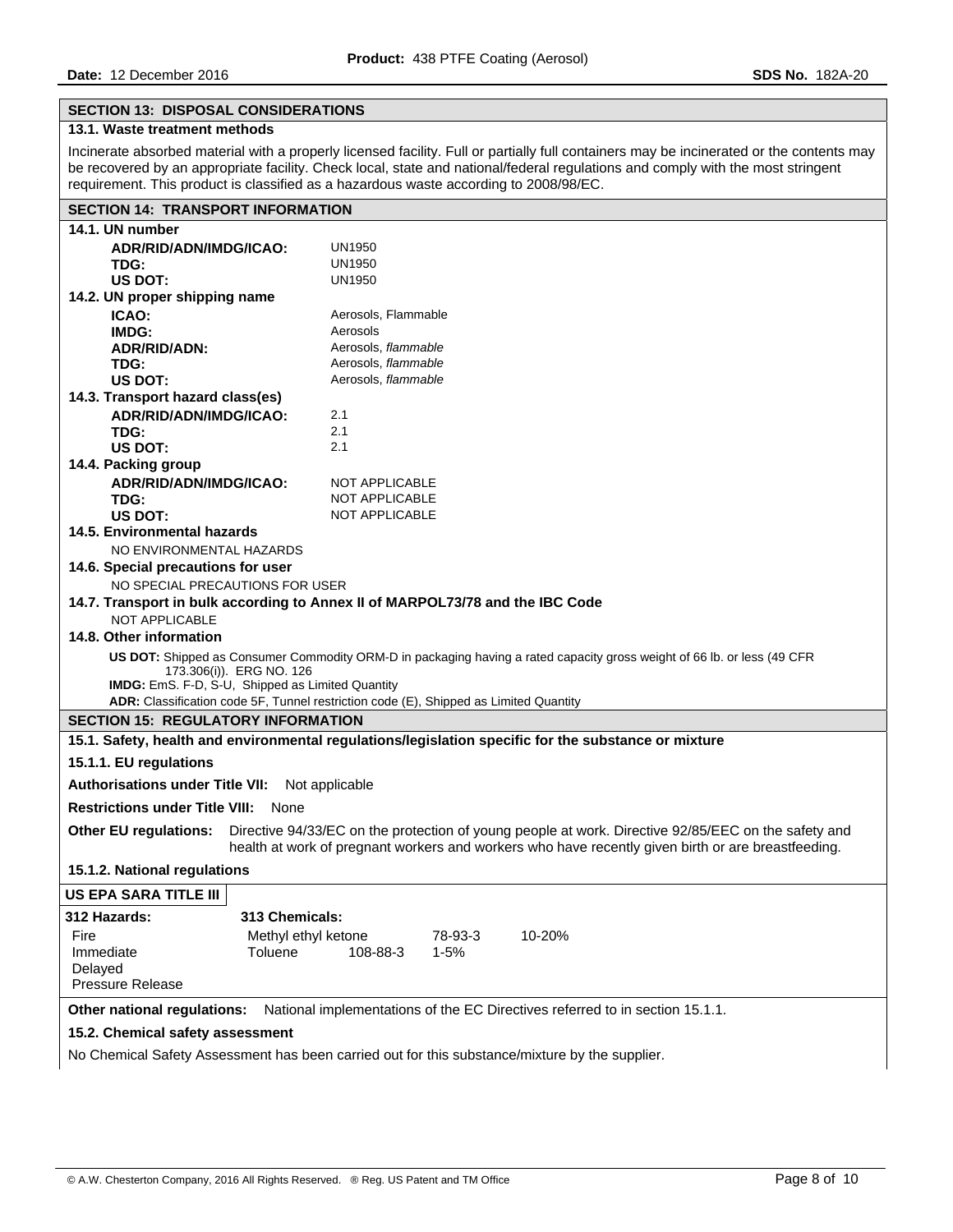| <b>SECTION 16: OTHER INFORMATION</b>                               |  |                                                                                                                                    |  |  |
|--------------------------------------------------------------------|--|------------------------------------------------------------------------------------------------------------------------------------|--|--|
| <b>Abbreviations</b>                                               |  | ADN: European Agreement concerning the International Carriage of Dangerous Goods by Inland Waterways                               |  |  |
| and acronyms:                                                      |  | ADR: European Agreement concerning the International Carriage of Dangerous Goods by Road                                           |  |  |
|                                                                    |  | ATE: Acute Toxicity Estimate                                                                                                       |  |  |
|                                                                    |  | <b>BCF: Bioconcentration Factor</b>                                                                                                |  |  |
|                                                                    |  | cATpE: Converted Acute Toxicity point Estimate                                                                                     |  |  |
|                                                                    |  | CLP: Classification Labelling Packaging Regulation (1272/2008/EC)                                                                  |  |  |
|                                                                    |  | ES: Exposure Standard                                                                                                              |  |  |
|                                                                    |  | <b>GHS: Globally Harmonized System</b>                                                                                             |  |  |
|                                                                    |  | ICAO: International Civil Aviation Organization                                                                                    |  |  |
|                                                                    |  | <b>IMDG: International Maritime Dangerous Goods</b>                                                                                |  |  |
|                                                                    |  | LC50: Lethal Concentration to 50 % of a test population                                                                            |  |  |
|                                                                    |  | LD50: Lethal Dose to 50% of a test population                                                                                      |  |  |
|                                                                    |  | LOEL: Lowest Observed Effect Level                                                                                                 |  |  |
|                                                                    |  | N/A: Not Applicable<br>NA: Not Available                                                                                           |  |  |
|                                                                    |  | NOEC: No Observed Effect Concentration                                                                                             |  |  |
|                                                                    |  | NOEL: No Observed Effect Level                                                                                                     |  |  |
|                                                                    |  | OECD: Organization for Economic Co-operation and Development                                                                       |  |  |
|                                                                    |  | PBT: Persistent, Bioaccumulative and Toxic substance                                                                               |  |  |
|                                                                    |  | (Q) SAR: Quantitative Structure-Activity Relationship                                                                              |  |  |
|                                                                    |  | REACH: Registration, Evaluation, Authorisation and Restriction of Chemicals Regulation (1907/2006/EC)                              |  |  |
|                                                                    |  | REL: Recommended Exposure Limit                                                                                                    |  |  |
|                                                                    |  | RID: Regulations concerning the International Carriage of Dangerous Goods by Rail                                                  |  |  |
| SDS: Safety Data Sheet                                             |  |                                                                                                                                    |  |  |
| STEL: Short Term Exposure Limit                                    |  |                                                                                                                                    |  |  |
| STOT RE: Specific Target Organ Toxicity, Repeated Exposure         |  |                                                                                                                                    |  |  |
| STOT SE: Specific Target Organ Toxicity, Single Exposure           |  |                                                                                                                                    |  |  |
| TDG: Transportation of Dangerous Goods (Canada)                    |  |                                                                                                                                    |  |  |
| TWA: Time Weighted Average                                         |  |                                                                                                                                    |  |  |
| US DOT: United States Department of Transportation                 |  |                                                                                                                                    |  |  |
|                                                                    |  | vPvB: very Persistent and very Bioaccumulative substance                                                                           |  |  |
|                                                                    |  | WEL: Workplace Exposure Limit                                                                                                      |  |  |
|                                                                    |  | WHMIS: Workplace Hazardous Materials Information System<br>Other abbreviations and acronyms can be looked up at www.wikipedia.org. |  |  |
|                                                                    |  |                                                                                                                                    |  |  |
| Key literature references                                          |  | Commission des normes, de l'équité, de la santé et de la sécurité du travail (CNESST)                                              |  |  |
| and sources for data:                                              |  | Chemical Classification and Information Database (CCID)                                                                            |  |  |
|                                                                    |  | European Chemicals Agency (ECHA) - Information on Chemicals                                                                        |  |  |
|                                                                    |  | Hazardous Substances Information System (HSIS)                                                                                     |  |  |
|                                                                    |  | National Institute of Technology and Evaluation (NITE)                                                                             |  |  |
|                                                                    |  | Swedish Chemicals Agency (KEMI)                                                                                                    |  |  |
| U.S. National Library of Medicine Toxicology Data Network (TOXNET) |  |                                                                                                                                    |  |  |
|                                                                    |  | Procedure used to derive the classification for mixtures according to Regulation (EC) No 1272/2008 [CLP]:                          |  |  |
| <b>Classification</b>                                              |  | <b>Classification procedure</b>                                                                                                    |  |  |
| Aerosol 1, H222                                                    |  | On basis of components                                                                                                             |  |  |
| Eye Irrit. 2, H319                                                 |  | Calculation method                                                                                                                 |  |  |
| STOT SE 3, H336                                                    |  | Bridging principle "Dilution"                                                                                                      |  |  |
| Repr. 2, H361d                                                     |  | Bridging principle "Dilution"                                                                                                      |  |  |

| <b>Relevant H-statements:</b> | H220: Extremely flammable gas.<br>H222: Extremely flammable aerosol.<br>H225: Highly flammable liquid and vapour.<br>H229: Pressurized container: May burst if heated.<br>H280: Contains gas under pressure; may explode if heated.<br>H304: May be fatal if swallowed and enters airways.<br>H315: Causes skin irritation.<br>H319: Causes serious eye irritation.<br>H336: May cause drowsiness or dizziness.<br>H361d: Suspected of damaging the unborn child.<br>H373: May cause damage to organs through prolonged or repeated exposure. |
|-------------------------------|-----------------------------------------------------------------------------------------------------------------------------------------------------------------------------------------------------------------------------------------------------------------------------------------------------------------------------------------------------------------------------------------------------------------------------------------------------------------------------------------------------------------------------------------------|
| Hazard pictogram names:       | H412: Harmful to aquatic life with long lasting effects.<br>Flame, health hazard, exclamation mark                                                                                                                                                                                                                                                                                                                                                                                                                                            |

STOT RE 2, H373 | Bridging principle "Dilution"